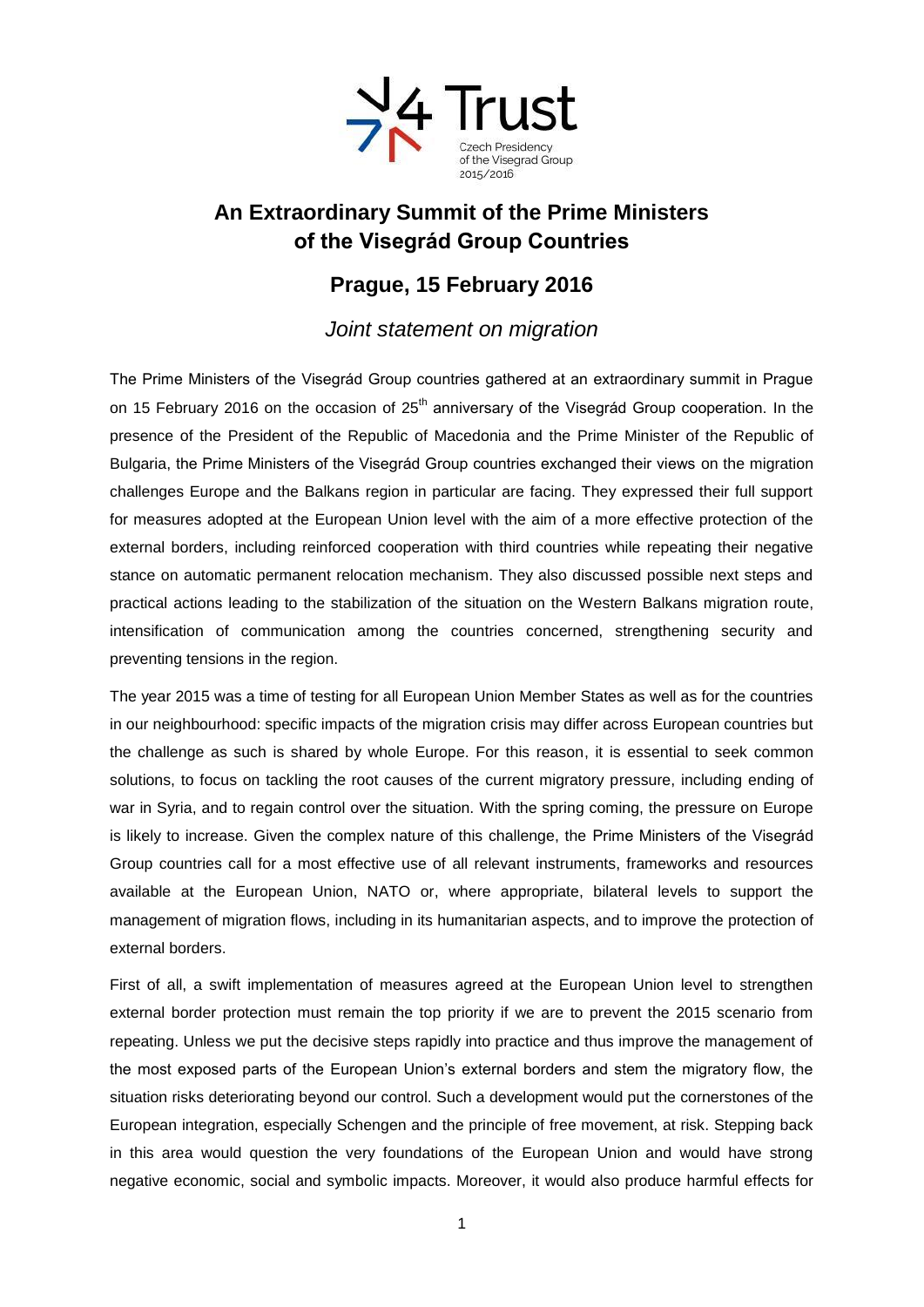

the security and stability of the Balkans region.

The Prime Ministers of the Visegrád Group countries therefore underline the importance of steps aimed at protecting the external borders for the success of the complex European Union's approach to migration. Some of these measures have already been adopted at the European Union level but many of them are far from being fully implemented, others remain to be discussed and agreed.

The Prime Ministers of the Visegrád Group call for progress especially in two areas: firstly, for a swift adoption of the Council position on the "European Border and Coast Guard" under the Dutch Presidency, based on the principle of the right balance between the EU powers and Member States' sovereign competences; secondly, for a rapid and credible results of the implementation of the European Union-Turkey Joint Action Plan. In this regard the role of Turkey in stemming the migratory flows and combating human trafficking is crucial.

Progress in these two areas will be decisive in the management of migration flows in the upcoming weeks and the Prime Ministers of the Visegrád Group declare their commitment and support in this respect.

The Prime Ministers of the Visegrád Group countries are convinced that the joint effort, especially in those two key areas, of all the European Union Member States and institutions as well as by countries along the Western Balkans migration route will soon bear fruit: providing assistance to those in genuine need of international protection while reducing illegal and uncontrolled migration, and stabilising the situation in the Balkans region. Our activities should also entail the dismantling of organised criminal groups involved in human smuggling so as to stop facilitating mass migration and not only diverting routes. However, given the limited time, it is crucial to act without delay.

The weeks before the March European Council will indicate whether the specific measures taken produce satisfactory results so as to avoid repeating the events of 2015. The Prime Ministers of the Visegrád Group countries confirm their commitment to contribute to measures aimed at a proper control of the European Union's external borders in Greece while acknowledging the specific challenges connected to migration flows management on sea borders. In this light, the Prime Ministers of the Visegrád Group countries appreciate the contribution of FRONTEX, through the Poseidon-RABIT operation, to effective border management in the Aegean. The latest NATO involvement in related activities should upgrade the efforts in that regard. At the same time, an alternative back-up plan – ready for implementation – should be developed in case the progress in border protection and cooperation with Turkey falls short of expectations. The March European Council should then decide on the next steps.

The idea of an alternative back-up plan for the Western Balkans migration route arose from a related